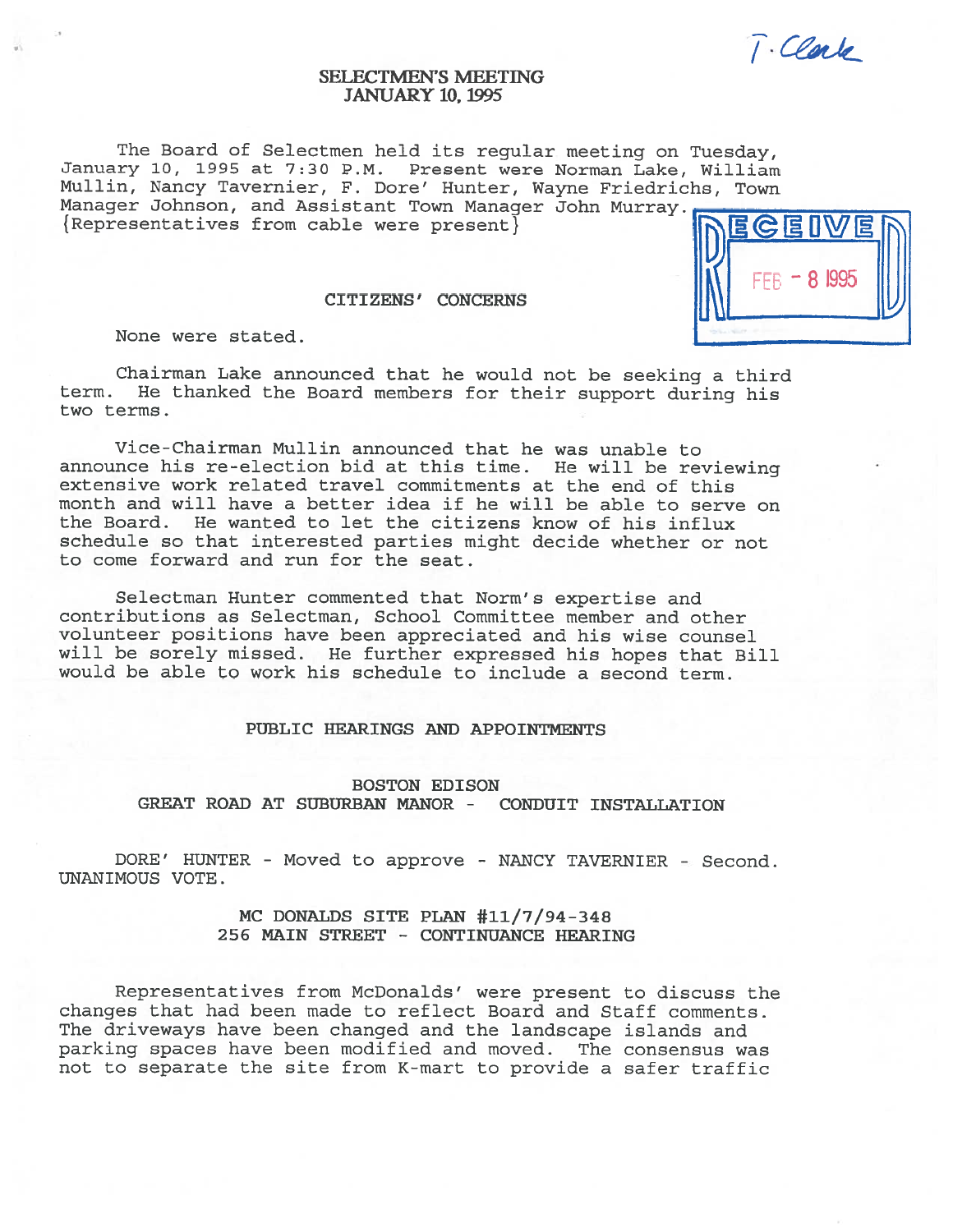flow. Mrs. Tavernier noted the considerable cooperation of the applicant to resolve issues of Board and staff concern.

# ACTON CONVENIENCE - 481 GREAT ROAD to 465 GREAT ROAD PACKAGE GOODS LICENSE LOCATION TRANSFER

Mr. Sam Hantzis the owner/manager of the store outlined his reques<sup>t</sup> to transfer location. He feels he will have <sup>a</sup> safer exit/entrance and be able to expan<sup>d</sup> to have <sup>a</sup> deli. They are <sup>p</sup>lanning on occupying the vacant Video Signals space at <sup>465</sup> Great Road. He has had the staff (five employees) Tip's trained in December and has not had any incidents since his appearance before the Board last year.

DORE' HUNTER - Moved to approve the transfer of location. WILLIAM MULLIN - Second. UNANIMOUS VOTE.

#### ASSABET RIVER RAIL TRAIL PRESENTATION

Martin Gratz asked the Board for their suppor<sup>t</sup> of this project in the form of <sup>a</sup> letter to MAPC/MAGIC. They anticipate asking MAGIC to fund the feasibility Study of the South Acton to Marlborough Bike trail. Marlborough and Hudson have given their suppor<sup>t</sup> for this project. He noted that the Master Plan and South Acton Village supports bike and safe pedestrian areas. The propose<sup>d</sup> <sup>12</sup> miles have most of the right of ways intact excep<sup>t</sup> for the Beacon site and property in Hudson. This would be an alternative way to travel.

Mr. Lake asked about he feasibility and liability issues on trestles that would be used for bikeways. The ART Representatives felt that paths would be par<sup>t</sup> of the Town's infrastructure and the Town's would incur the costs incrementally. Mr. Lake further asked about conflicts with bikers, skaters and joggers. They responded that they looked into each when the design for the trail was examined. They anticipate <sup>a</sup> wider path to accommodate each with multiple treads.

Mr. Mullin asked several questions about funding. They anticipate the feasibility study will reveal <sup>a</sup> cost of 3-4 million needed for the project. The funding will hopefully come from TIPS and felt they would be in line for some ISTEA funding from Federal gas tax.

They wish to be non-profit so they can ge<sup>t</sup> local, state and federal funds.

The Board felt they could suppor<sup>t</sup> the reques<sup>t</sup> for suppor<sup>t</sup> of the feasibility study.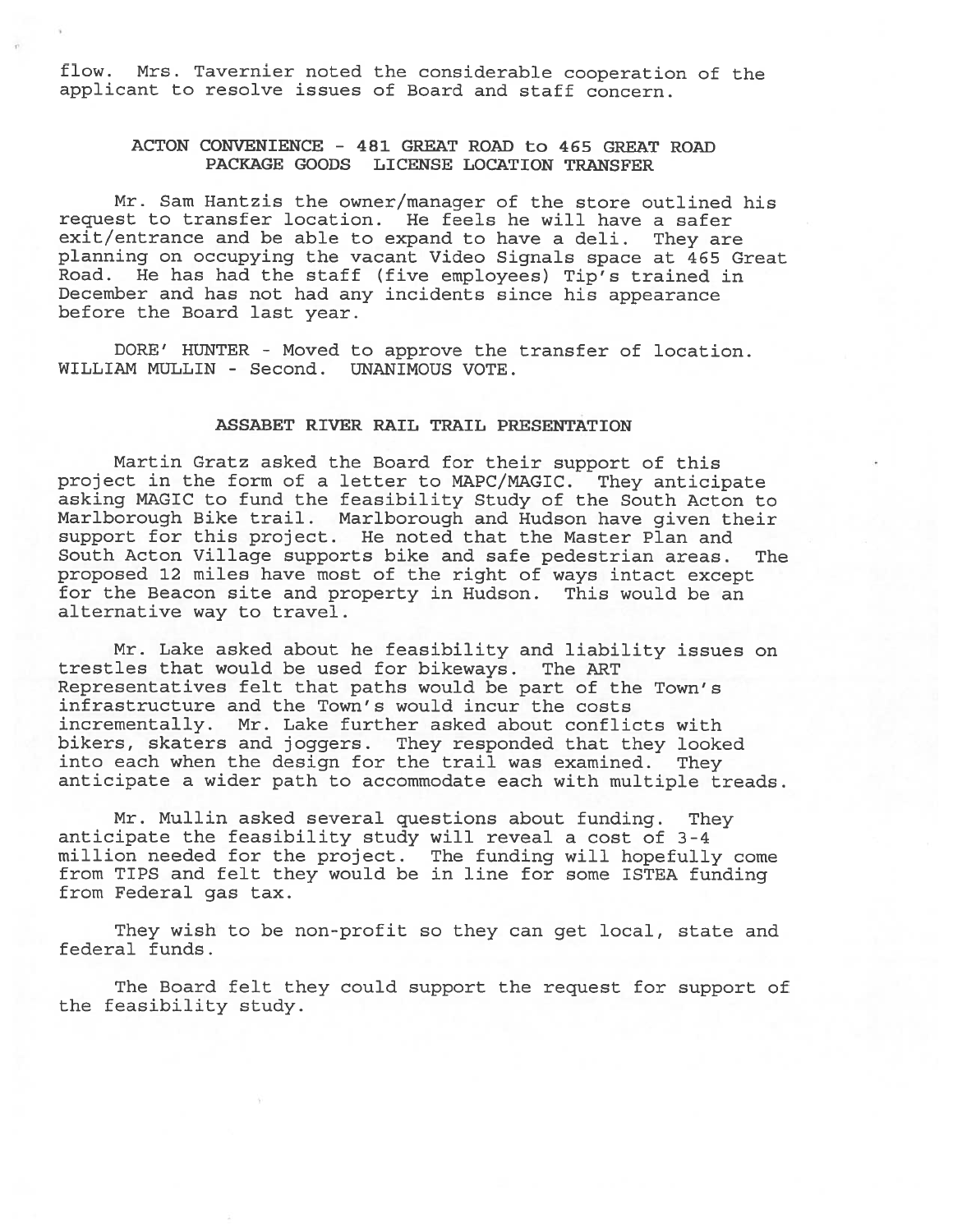DORE' HUNTER - Moved to authorize the Chairman to send <sup>a</sup> letter of support to MAGIC supporting the feasibility study. WILLIAM MULLIN - Second. UNANIMOUS VOTE.

# ACTON HOUSE OF PIZZA COMMON VICTUALLER LICENSE - 494 MAIN STREET

The applicant's representative stated that he would be operating the store in the same manner as the previous owner. They will be <sup>a</sup> sandwich etc. store with the same hours and eight seats for eating in the store.

DORE' HUNTER - Moved to approve. WILLIAM MULLIN - Second. UNANIMOUS VOTE.

#### CONSENT CALENDAR

DORE' HUNTER - Moved to accept the Consent Calendar as printed. NANCY TAVERNIER - Second. UNANIMOUS VOTE. NANCY TAVERNIER - Second. UNANIMOUS VOTE.

# SELECTMEN'S BUSINESS

BUDGET DISCUSSIONS - The Board discussed when to review the budget. It was decided to start at the next meeting. Staff was asked to invite Charlie Kadlec to attend to discuss his rationale in his letter to the editor regarding Bottom Line Budgets.

Mr. Mullin asked about presentations to the Board on the Articles. The Board decided that after review of the articles we could invite people in on the ones the Board feels that they need <sup>a</sup> presentation.

Chairman Lake asked that the draft articles sent to the Board be transmitted to the Fin Com for their early review especially those pertaining to zoning articles.

BRUSCHI MOTORS CLASS II LICENSE - Mr. Bruschi stated that he was no longer storing vehicles in Acton. He had <sup>a</sup> location in Boxboro. He asked the Board to extend his license until he could secure one in Boxboro as he had an established business with the Auctions. Dore' felt that it was not an issue as long as the name of the business remained the location should not be <sup>a</sup> concern to the auctions. Mr. Bruschi then agreed that it should be the case but wanted to be sure that there was not lapse in the license that could harm his ability to keep his business. DORE' HUNTER - Moved to continue the license at <sup>72</sup> Washington Drive, non-display on the basis it was originally issued until March 10,<br>1995. NANCY TAVERNIER - Second. UNANIMOUS VOTE. NANCY TAVERNIER - Second. UNANIMOUS VOTE.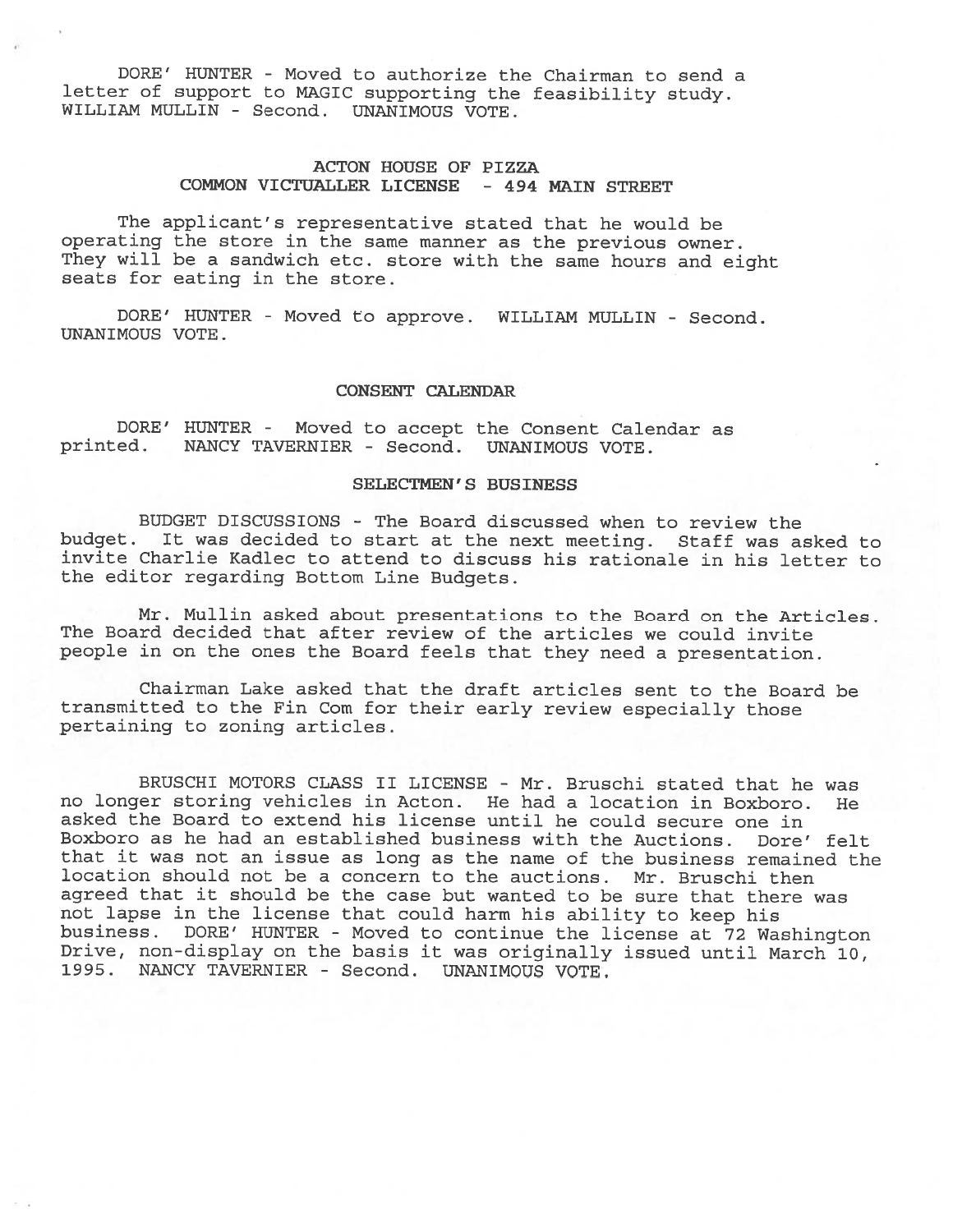KELLEY'S CORNER PLANNING COMMITTEE - Mrs. Tavernier announced the Planning meeting scheduled for January 11, <sup>1995</sup> at 7:30 at the Jr. High. The Committee plans to discuss visions of the future for that area and will make <sup>a</sup> presentation and relate details on the <sup>p</sup>lan being created. She urged the public to attend and participate.

TAX BILL INFORMATION - The Board discussed the confusion expressed by citizens regarding the most recent tax bill. It was suggested that an explanation be sent out with the January bills each year to explain and clarify the increases.

JOINT MEETING SCHOOL/FIN COM/BOS - Mr. Lake reported on the Joint meeting he and the Town Manager had attended that discussed the re-addressing of the Coordinating Process. They have scheduled another meeting for Feb. 13 at 7:30 at the Jr. High Conference Room with the Chair and Vice-Chair's of the Selectmen, Fin Com, and School Committee as well as the Town Manger, Asst. Manager, Supt., Business Manager, one Voc Tech. Rep. and one Rep. from Boxborough. The agenda is to discuss the reserve funds, Free Cash vs. overrides, issues of how to fund next years budgets, general public discussion pros/cons and for them to take the information back to their respective boards.

Mr. Lake said he felt that they did not intend it to be a policy  $\cdot$ making Board/Group.

Mr. Hunter felt it was backwards to have it after the budget was already developed, he felt next time it should take <sup>p</sup>lace before everyone had prepared budgets, but felt it was <sup>a</sup> good opportunity for every one to talk. Mr. Lake felt it was good to have the meetings in public. Mrs. Tavernier felt it would be better to have just the Chairmen represen<sup>t</sup> the Boards/Committees.

Mr. Mullin spoke about getting back to presenting an organization that understands the School Budget. Mr. Hunter felt that it will have to be dealt with as budgets increase <sup>a</sup> greater understanding will have to be gained. However, he felt that we did not have the personne<sup>l</sup> or resources to review school budgets, he felt he had gained an idea from the coordinating committee process how the budgets were developed. He was at a loss on how to proceed with the traditional "Hands Off" when it comes to School issues, however, he felt the citizens are looking to the Board of Selectmen for guidance on shares of budgets and opinions on Override Vote time. He was <sup>g</sup>lad that the dialogue is being re-established. He expressed his concern that we do not have <sup>a</sup> plan. He felt the planning should start after Town Meeting and its urgencies has passed and before school lets out.

Mr. Mullin felt that the Board of Selectmen should be involved in the early stages of discussion if overrides are anticipated if they are to be supported.

Mrs. Tavernier reminded the Board that the only time an override passes is when all three Boards were supportive. Mr. Hunter remarked that we also had <sup>a</sup> three year plan in place at that time.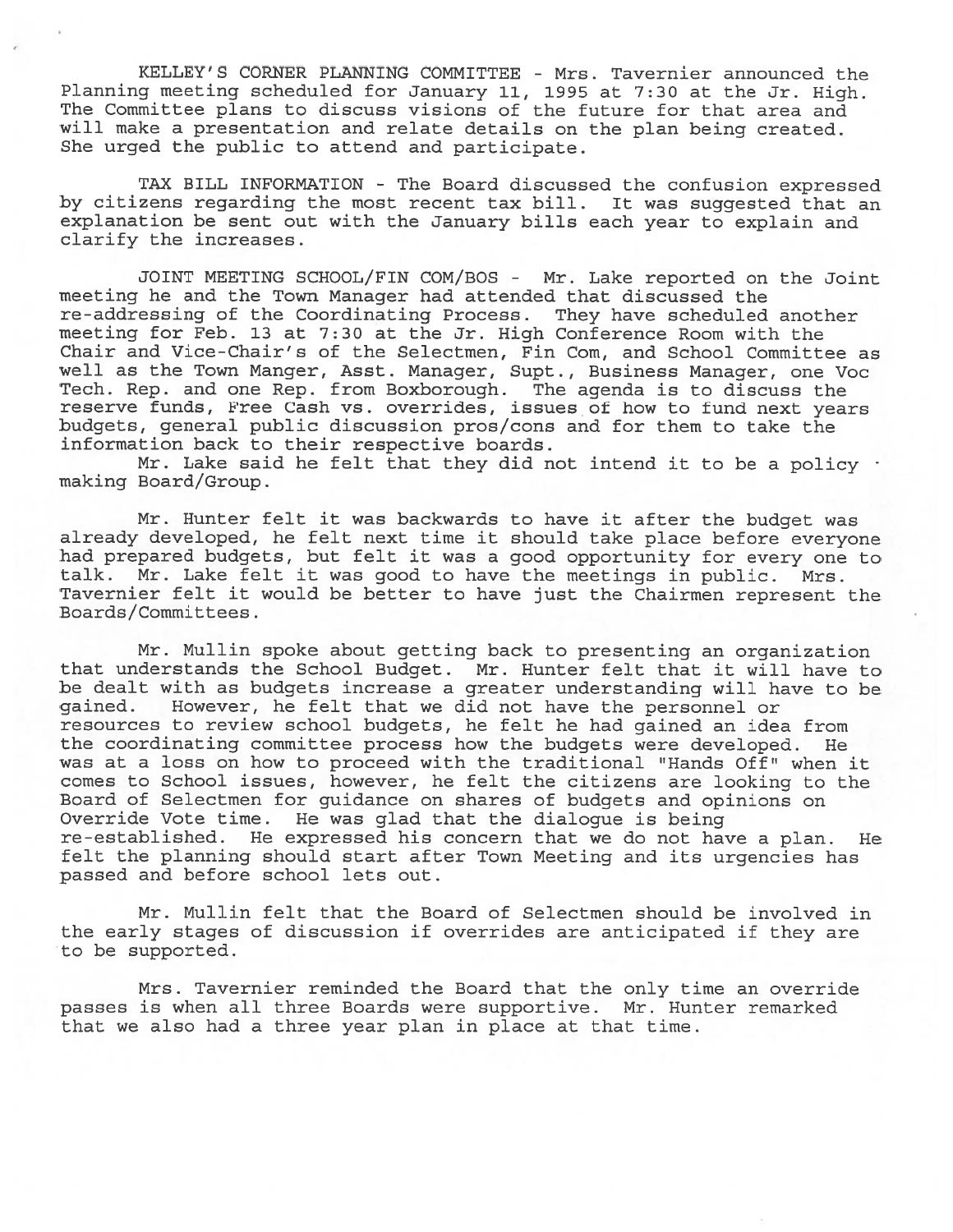None discussed excep<sup>t</sup> the need for an Executive Session.

# EXECUTIVE SESSION

WILLIAM MULLIN - Moved to go into Executive Session for the purpose of discussing negotiations. NANCY TAVERNIER - Second. Roll Call was taken, All Ayes, UNANIMOUS VOTE. The Board adjourned into Executive Session.

The Board adjourned 9:40 P.M.

Rancy 7. Vavennin

Date

Christine M. Joyce Recording Secty. cmjWll- (578)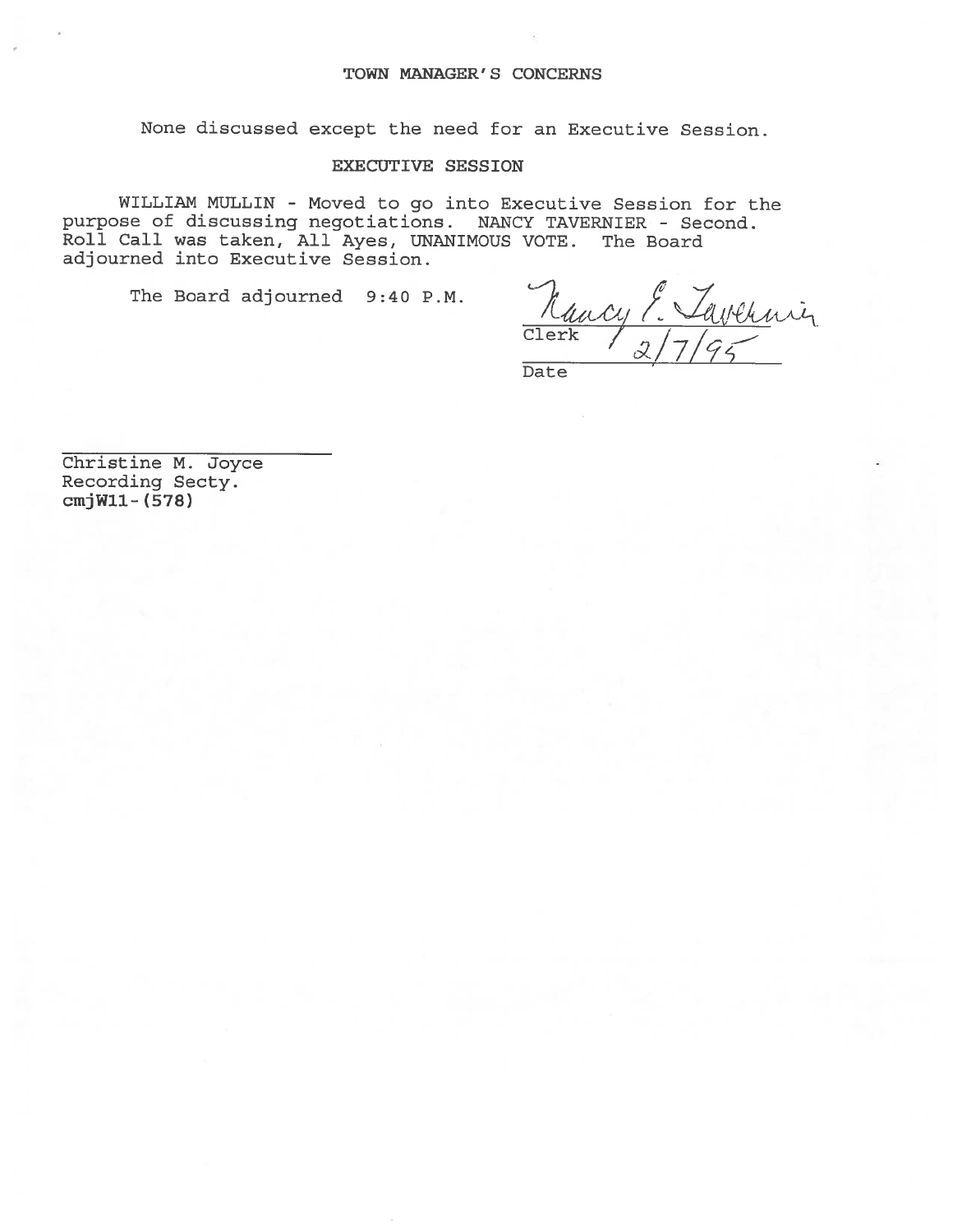JANUARY 6, 1995

TO: Board of Selectmen

FROM: NORMAN D. LAKE, Chairman

SUBJECT: SELECTMEN'S REPORT

### AGENDA

#### ROOM 204

#### JANUARY 10, 1995

### I. CITIZEN'S CONCERNS

- II. PUBLIC HEARINGS & APPOINTMENTS
- 1. 7:31 BOSTON EDISON GREAT ROAD at Suburban Manor Enclosed please find <sup>a</sup> reques<sup>t</sup> for conduit installation along with staff comment for Board action.
- 2. 7:45 CONTINUATION of SITE PLAN 11/7/94-348 McDONALD'S RESTAURANT, 256 Main Street - Enclosed please find <sup>a</sup> draft decision drafted by staff for Board review and discussion.
- 3. 8:00 ACTON CONVENIENCE TRANSFER OF LOCATION PACKAGE GOODS STORE LIQUOR LICENSE - Enclosed please find application and staff comment for the approval to Transfer location from 481 Great Road to 465 Great Road for Board review and action.
- 4. 8:15 Assabet River Rail Trail -(ART) PLANNING Katherine Garcia will be in to discuss plans for <sup>a</sup> bike path on the Maynard spur.
- 5. 8:30 ACTON HOUSE OF PIZZA COMMON VICTUALLERS LICENSE 494 Main Street - Enclosed please find application and staff comment regarding the change of ownership of the Acton House of Pizza for Board review and action.

# III. SELECTMEN'S BUSINESS

- 6. BRUSCHI MOTORS CLASS II LICENSE Discussion continued from last meeting.
- IV. CONSENT AGENDA
- 7. ACCEPT SELECTMEN'S MINUTES Enclosed please find <sup>a</sup> copy of November 22, and December 6th for Board signature.